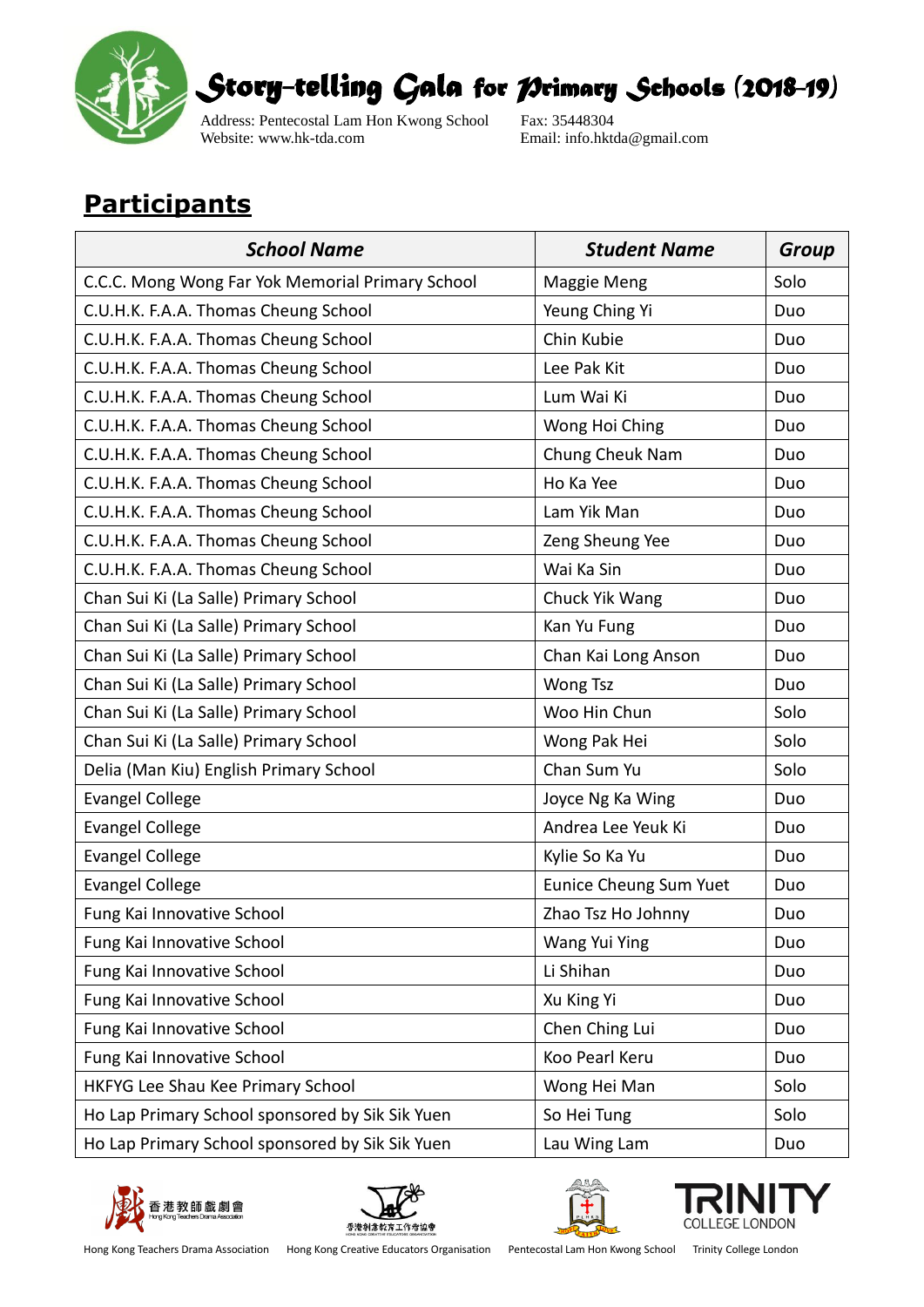

Address: Pentecostal Lam Hon Kwong School Fax: 35448304<br>Website: www.hk-tda.com Email: info.hkt

Email: info.hktda@gmail.com

| Ho Lap Primary School sponsored by Sik Sik Yuen         | Lin Wai Yuen         | Duo  |
|---------------------------------------------------------|----------------------|------|
| King's College Old Boys' Association Primary School     | Chan Ethan Ron       | Solo |
| King's College Old Boys' Association Primary School     | Dai Changjun         | Solo |
| King's College Old Boys' Association Primary School     | Chen Kaiquan         | Solo |
| King's College Old Boys' Association Primary School     | <b>Wang Russell</b>  | Solo |
| King's College Old Boys' Association Primary School     | Yu Yui Sze           | Solo |
| King's College Old Boys Association Primary School No.2 | Lee Ho Wai           | Solo |
| King's College Old Boys Association Primary School No.2 | Leung Ka Chai        | Solo |
| King's College Old Boys Association Primary School No.2 | Chan Kwun Ip, Adam   | Solo |
| King's College Old Boys Association Primary School No.2 | Chan Bo Kuen         | Solo |
| Kwong Ming School                                       | Wu Tsz Ching         | Solo |
| Kwong Ming School                                       | Kong Oi Yu           | Solo |
| Kwong Ming School                                       | Yip Chun Tung        | Solo |
| <b>KWWC Li Ping Memorial School</b>                     | Leung Ka Wai         | Duo  |
| <b>KWWC Li Ping Memorial School</b>                     | Tse Sheung Chi       | Duo  |
| <b>KWWC Li Ping Memorial School</b>                     | Ma Man Hin           | Duo  |
| <b>KWWC Li Ping Memorial School</b>                     | Ma Wing Sze          | Duo  |
| <b>KWWC Li Ping Memorial School</b>                     | Lo Tsz Ting          | Duo  |
| <b>KWWC Li Ping Memorial School</b>                     | Asghar Anaum Ali     | Duo  |
| Lutheran Tsang Shing Siu Leun School                    | Lau Tsz Wai          | Solo |
| Lutheran Tsang Shing Siu Leun School                    | Leung Sophia Yan Lok | Solo |
| Lutheran Tsang Shing Siu Leun School                    | Sin Issac            | Duo  |
| Lutheran Tsang Shing Siu Leun School                    | Wong Yat Lam Buster  | Duo  |
| Ma Tau Chung Government Primary School                  | Lee Cheuk Yi         | Solo |
| (Hung Hom Bay)                                          |                      |      |
| Ma Tau Chung Government Primary School                  | Lee Cheuk Yan        | Solo |
| (Hung Hom Bay)                                          |                      |      |
| Ma Tau Chung Government Primary School                  | Hung Tsz Wan         | Solo |
| (Hung Hom Bay)                                          |                      |      |
| Ma Tau Chung Government Primary School                  | Liu Cheer            | Solo |
| (Hung Hom Bay)                                          |                      |      |
| N.T. Women&Juveniles Welfare Association                | Chung Yi Clara       | Duo  |
| Leung Sing Tak Primary School                           |                      |      |
| N.T. Women&Juveniles Welfare Association                | Chan Sze Man         | Duo  |
| Leung Sing Tak Primary School                           |                      |      |







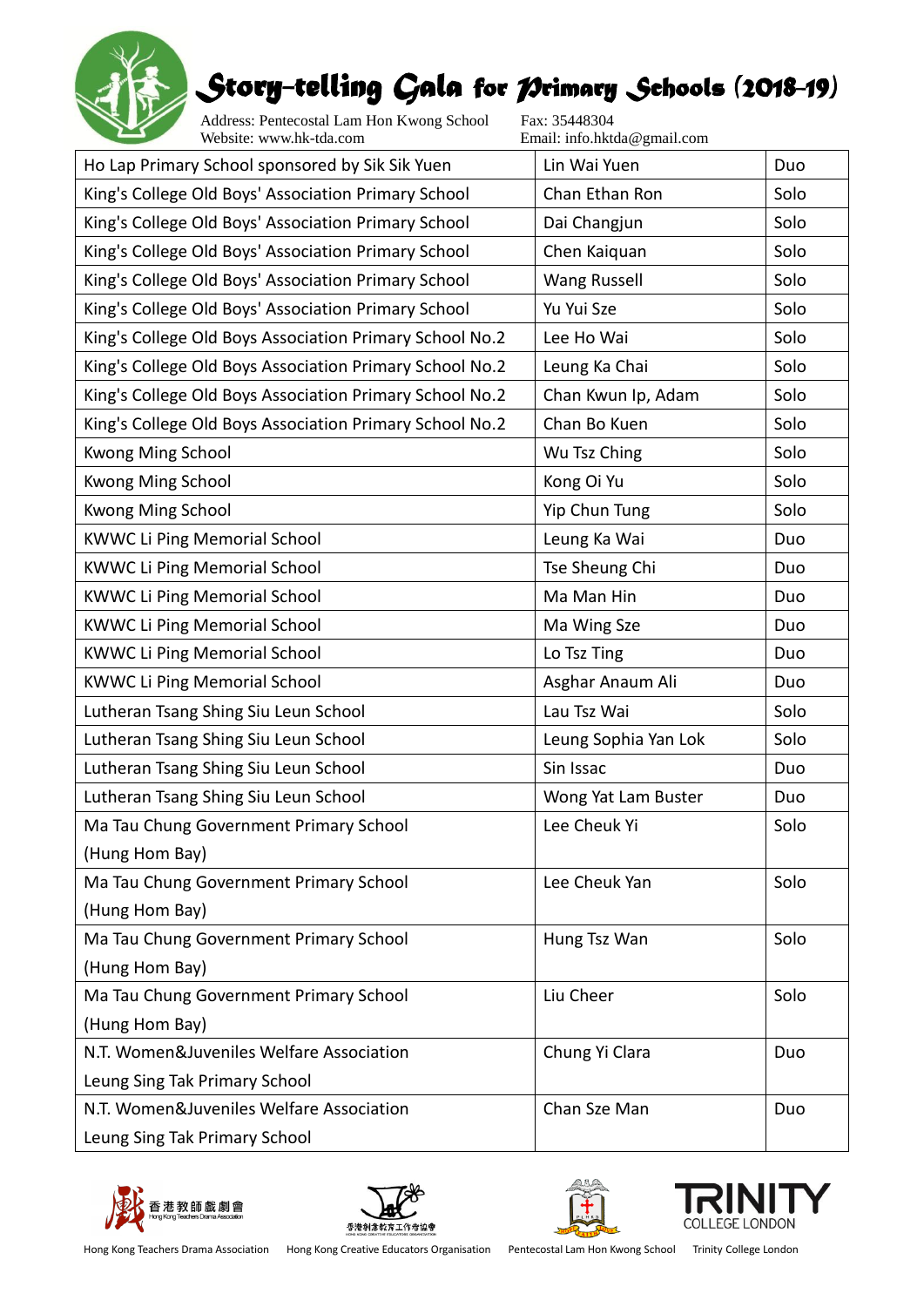

Address: Pentecostal Lam Hon Kwong School Fax: 35448304<br>Website: www.hk-tda.com Email: info.hkt

Email: info.hktda@gmail.com

| N.T. Women&Juveniles Welfare Association  | Guo Jia Ying            | Duo  |
|-------------------------------------------|-------------------------|------|
| Leung Sing Tak Primary School             |                         |      |
| N.T. Women&Juveniles Welfare Association  | Tsai Yun Wa             | Duo  |
| Leung Sing Tak Primary School             |                         |      |
| Pentecostal Yu Leung Fat Primary School   | Law Ka Yin              | Duo  |
| Pentecostal Yu Leung Fat Primary School   | Lee Kit Sum             | Duo  |
| Pentecostal Yu Leung Fat Primary School   | Yip Nga Ching Sophie    | Solo |
| Pentecostal Yu Leung Fat Primary School   | Chan Sze Yu             | Duo  |
| Pentecostal Yu Leung Fat Primary School   | Tsang Kin Yu            | Duo  |
| Pentecostal Yu Leung Fat Primary School   | Wong Jowie              | Solo |
| PLK WWCWD Fung Lee Pui Yiu Primary School | Yang Ruei Bin           | Duo  |
| PLK WWCWD Fung Lee Pui Yiu Primary School | Kung Lok Yan            | Duo  |
| Shatin Tsung Tsin School                  | Chan Ngai Fung          | Duo  |
| Shatin Tsung Tsin School                  | Hui Long Ching          | Duo  |
| Shatin Tsung Tsin School                  | Wong Yi Ching           | Duo  |
| Shatin Tsung Tsin School                  | Cheung Megan Sze Yiu    | Duo  |
| Shatin Tsung Tsin School                  | Au Yeung Kai Ho Jay     | Duo  |
| Shatin Tsung Tsin School                  | Lo Man Lok Issac        | Duo  |
| SKH Chi Fu Chi Nam Primary School         | Eliz Lui Wing Lam       | Solo |
| SKH Chi Fu Chi Nam Primary School         | Kwok Lok Yiu            | Duo  |
| SKH Chi Fu Chi Nam Primary School         | Kwan Tsung Yuk          | Duo  |
| <b>SKH Holy Spirit Primary School</b>     | Chan Long               | Duo  |
| SKH Holy Spirit Primary School            | Qi Man Fei              | Duo  |
| South Yuen Long Government Primary School | Wong Sze Yan            | Solo |
| South Yuen Long Government Primary School | Man Hei In Kathy        | Duo  |
| South Yuen Long Government Primary School | Cheung Man Ching        | Duo  |
| South Yuen Long Government Primary School | Cheung Ka Suen          | Duo  |
| South Yuen Long Government Primary School | Lee Yeuk Huen           | Duo  |
| South Yuen Long Government Primary School | Li Pui Ling             | Solo |
| South Yuen Long Government Primary School | Lei Tsz Him Justin      | Solo |
| The Salvation Army Tin Ka Ping School     | <b>Tsang Shing Tsun</b> | Solo |
| The Salvation Army Tin Ka Ping School     | Tsui Yung Wai           | Solo |
| The Salvation Army Tin Ka Ping School     | Au Tin Yan              | Duo  |
| The Salvation Army Tin Ka Ping School     | Yu Xinwei               | Duo  |
| The Salvation Army Tin Ka Ping School     | Cheung Pui Kwan Alison  | Duo  |









Hong Kong Teachers Drama Association Hong Kong Creative Educators Organisation Pentecostal Lam Hon Kwong School Trinity College London